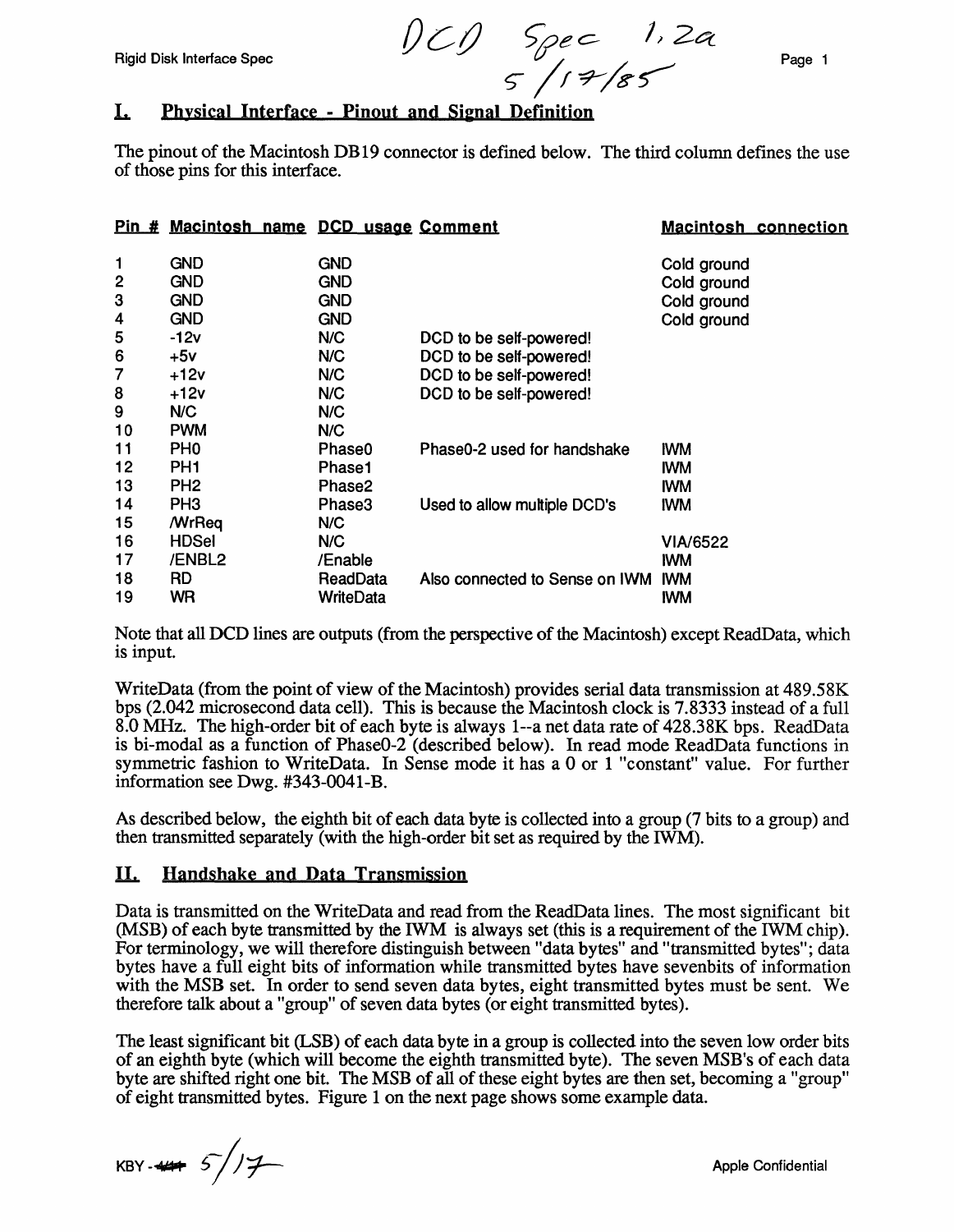Data Bytes **Transmitted Bytes MSB**  $$31 = 00110001 -$ 10011000  $= $98$  $$32 = 00110010$ 10011001  $= $99$  $$33 = 00110011$ 10011001  $= $99$  $$34 = 00110100$ 10011010  $= $9A$  $$35 = 00110101-$ 10011010  $= $9A$  $$36 = 00110110-$ 10011011  $= $9B$  $$37 = 00110111$ 10011011  $= $9B$  $= $D5$ 1010101 **MSB** LSB's

Figure 1. Transforming 7 data bytes into 8 transmitted bytes.

When sending data from the Macintosh to the DCD, the LSB-byte is sent first, followed by the other seven transmitted bytes, in order. Using the sample data from figure 1:

\$D5 \$98 \$99 \$99 \$9A \$9A \$9B \$9B

When sending data from the DCD to the Macintosh, the LSB-byte is sent last, following the other seven transmitted bytes, in order. Using the sample data from figure 1:

\$98 \$99 \$99 \$9A \$9A \$9B \$9B \$D5

The phase lines plus the sense status of ReadData are used during startup to determine the presence of a drive and its type. Subsequently they are used to handshake between the Macintosh and the DCD to coordinate data transmission. Note that the Macintosh acts as the master. The states are shown in the table below. Note that the phase lines can only change one at a time-one can't go instantly from state 0 to 3, for example.

| <b>State</b>   | <b>Phase2 Phase1 Phase0</b> | Interpretation                                                         |
|----------------|-----------------------------|------------------------------------------------------------------------|
| $\Omega$       |                             | HOST asserted; HOFF asserted; ReadData in sense mode for /HSHK         |
|                |                             | HOST asserted; ReadData in data mode                                   |
| $\overline{2}$ |                             | Idle; ReadData in sense mode for /HSHK                                 |
| 3              |                             | HOST asserted; ReadData in sense mode for /HSHK                        |
| 4              |                             | RESET asserted (DCD performs equivalent of power-up reset)             |
| 5              |                             | ReadData in sense mode; DCD must set ReadData to 0 (unused in Sony)    |
| 6              |                             | ReadData in sense mode; DCD must set ReadData to 1 (# sides in Sony)   |
|                |                             | ReadData in sense mode; DCD must set ReadData to 1 ("drive connected") |

After startup the Macintosh will transition through states 6, 7, and 5 to determine that a drive is connected and that it is a DCD as opposed to a 1- or 2-sided Sony.

In fact, it is possible to connect more than one DCD to a Macintosh if they have the proper "flow-through" circuit (or if a T-connector with such a circuit is employed). As noted in section I, the Phase3 line is reserved for connecting to multiple DCD's with the possibility of an external Sony drive at the end of the chain. Figure 2 on the next page shows a possible flow-through circuit (courtesy of Gary Marten).

Page 2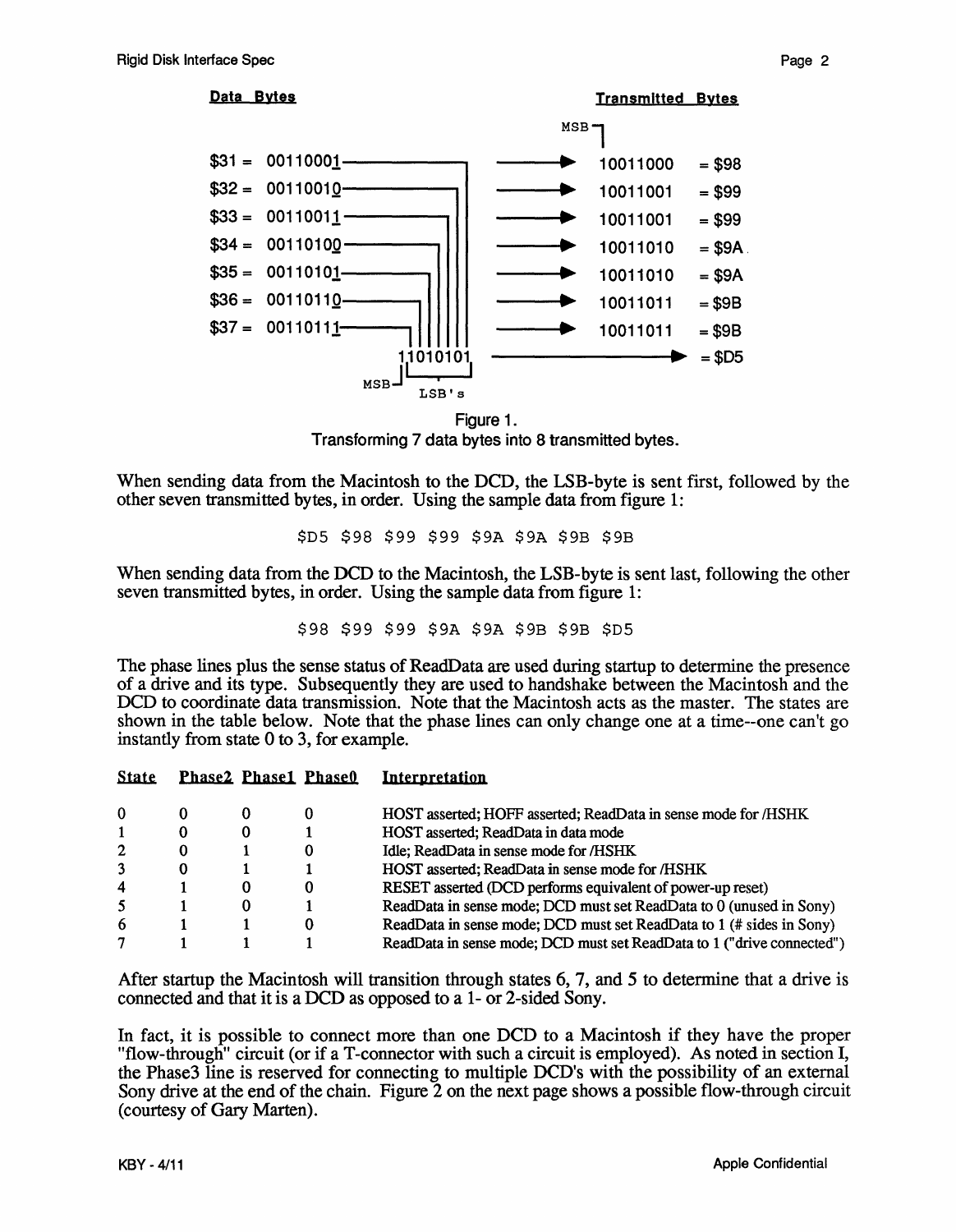

Figure 2. Flowthrough Schematic

As is shown in Figure 2, whenever the *IENBL* line is raised (i.e., de-asserted) then the flip-flop in the flowthrough circuit will clear, thus clearing any flowthrough circuits down the line. When the IENBL line is lowered (asserting it), then the first DCD is enabled. At this time, the Macintosh will go through the ID states (6, 7, and 5) to determine if the device selected is a DCD or an external Sony drive. If it is a DCD, then the Macintosh may toggle Phase3 to enable the next device in the chain (and disable the current DCD). Once again, the Macintosh should check the ID states to see if another device exists, and if so, what kind. This can be repeated through all the devices chained together. Note: Any DCD connected to the Macintosh *must* support this flowthrough circuit so that the Macintosh does not assume there is an infinite sequence of DCD's connected. If a DCD does not support additional chaining, it must support "phantom" states (i.e., returning a 1 for all states 5, 6, and 7) after the "next" DCD has been selected. In this way, the Macintosh can know it has reached the end of the chain.

Following the startup handshake, states 0-3 are used to transmit data between the Macintosh and DCD. As described in the next section, transmissions are always paired--Macintosh to DCD followed by a response from the DCD to Macintosh. Thus it is always clear which is the reader and which is the writer.

### **Macintosh to DCD Handshake**

A diagram of the Macintosh-to-DCD handshake is shown in figure 3 on the next page.

When the Macintosh wants to transmit it transitions to state 3 via the pahse lines (asserting that it wants to send a command) and polls ReadData (the IWM Sense bit). When it goes low indicating that the DCD is ready to receive, the Macintosh transitions to state 1 and sends a sync byte (either \$AA or \$96) followed by transmitted bytes on the WriteData line. Typically this continues to the end of the transmission at which point the Macintosh waits for the last transmitted byte to go out, and then transitions to state 3 in order to sense the DCD's /HSHK line again. When it goes high, the Macintosh transitions to the idle state, state 2.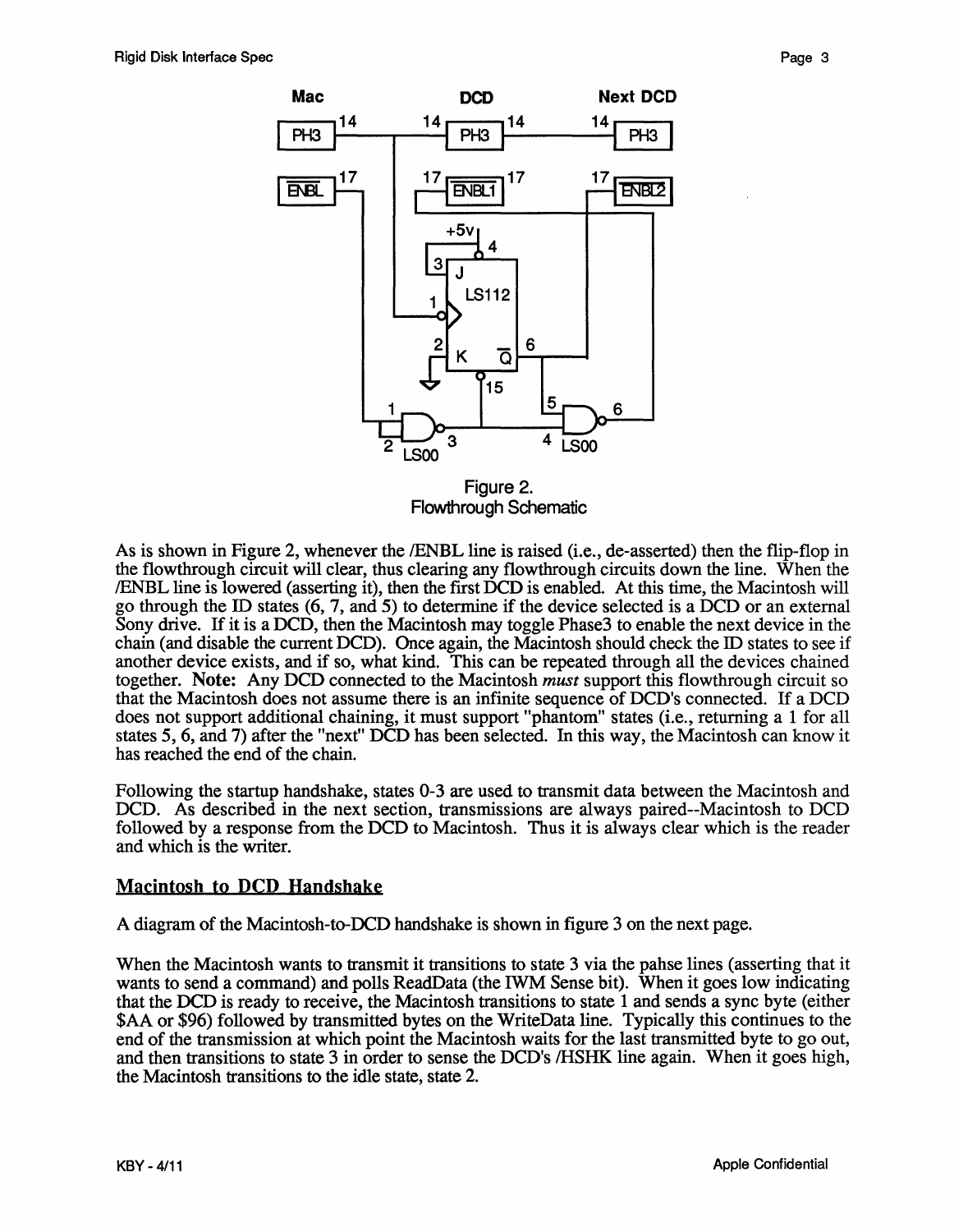

If the Macintosh wants to interrupt the transmission (e.g., to service the SCC chip) it sets the phase lines to state 0 (HOFF asserted). After completing the transmission of the current group of eight transmitted bytes, WriteData becomes invalid. The DCD indicates its acknowledgement of the Hold-off by de-asserting ReadData *(/HSHK).* When the Macintosh is ready to resume transmission it cycles briefly through state 1 to state 3, waits for *IHSHK,* transitions to state 1, sends the same sync byte as at the beginning of the transmission, and then restarts transmitting with the group that was interrupted. Note: If interrupts are occuring with high frequency, then it is possible for the Macintosh to do a hold-off in the middle of the same (restarted) group over and over again, potentially forever.

In order to abort a command, the Macintosh must do a hold-off first (by transitioning to state 0) and then de-assert *both* HOST and HOFF by transitioning straight to state 2. The only place in which a command may not be aborted is when the DCD is waiting for a sync byte.



### DCD to Macintosh Handshake

DCD to Macintosh Handshake.

When the DCD wants to transmit (a response to a command) it asserts *IHSHK*. When the Macintosh senses this on ReadData (sense mode) it transitions briefly through state 3 to state 1 and begins reading data (from ReadData in data mode). Following reception of a sync byte (which is always \$AA) actual data is received until /HSHK is de-asserted. The Macintosh transitions briefly through state 3 back to the idle state 2.

If the Macintosh must interrupt its reception it transitions to state 0 (HOFF asserted) and can then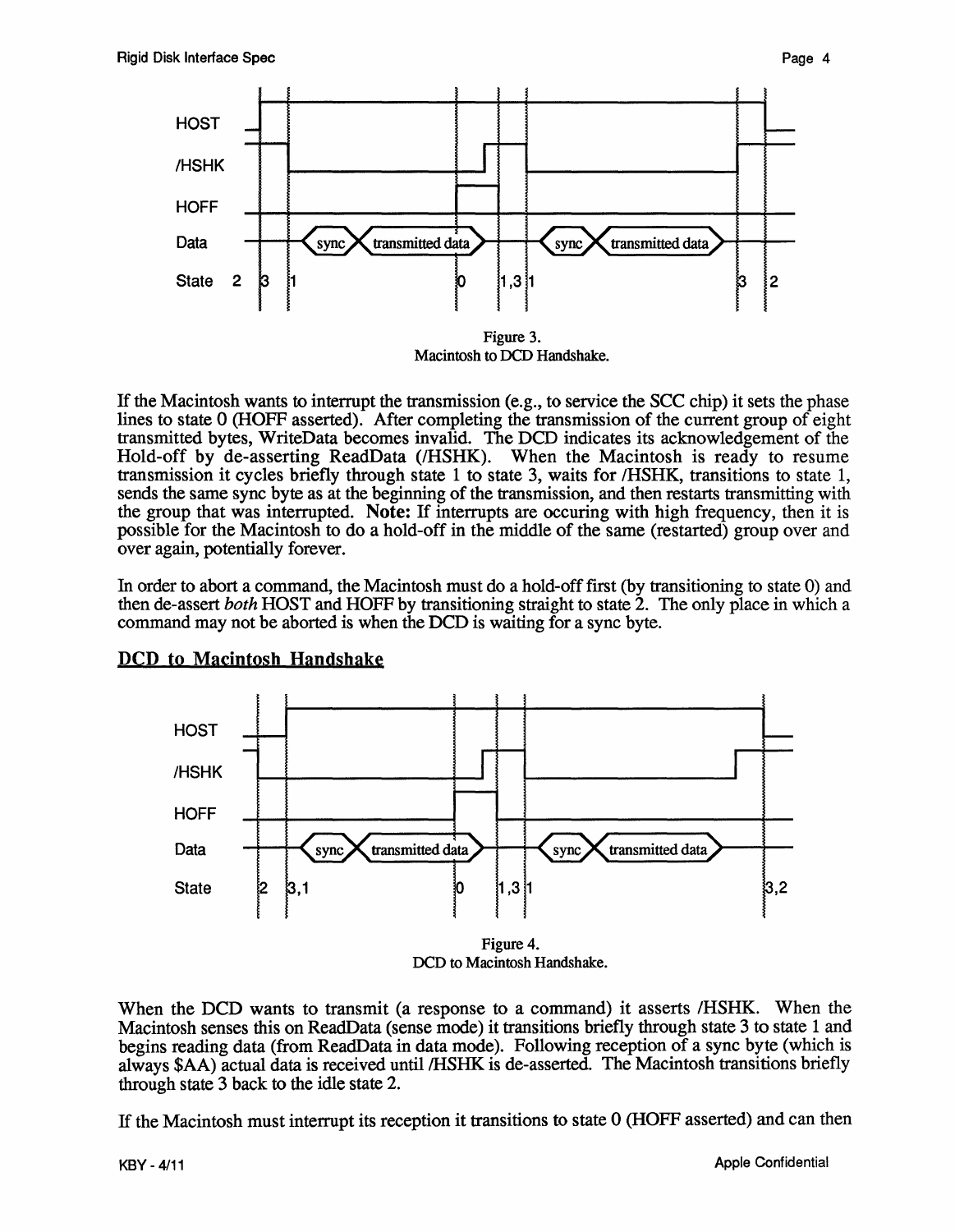ignore the rest of the group in progress. The DCD de-asserts /HSHK following its transmission of the last byte of the group. When the Macintosh is ready to resume it de-asserts HOFF, transitioning briefly through state 1 to state 3. When /HSHK is asserted it transitions to state 1 where it reads a sync byte (\$AA again) and then restarts reading data with the group that was interrupted. Note: If interrupts are occuring with high frequency, then it is possible for the Macintosh to do a hold-off in the middle of the same (restarted) group over and over again, potentially forever.

## III. Command. Status and Data Formats

Provided here are the formats for Status, MultiBlock Read, and MultiBlock Write. The synchronizing bytes ("sync-bytes") are shown in bold-face before the data bytes (NOTE: since the sync-bytes are sent "raw" over the IWM, they will always have the hi-bit set).

For the status byte that is returned on some commands, only three bits are defined. The most significant bit indicates "operation failed". The Macintosh will only retry or fail when this is set.

Const

{status bits} stat  $\text{opfailed} = $80$ ; stat softerr =  $$40;$ stat warn  $= $20;$ 

The "softerr" bit indicates some other exceptional condition. This would indicate to a user diagnostic that further information should be queried from the drive. Some examples of exceptional conditions that are not fatal are 1) a block was spared during the last operation, 2) a recoverable seek error occured, or 3) a recoverable ECC error occured.

The "warn" bit indicates that the condition of the disk currently is in doubt. Currently, the only condition that would set this bit is having less than five spare blocks. The operating system can take this warning and notify some application (perhaps the Finder) to post a warning to the user.

## MultiBlock Read

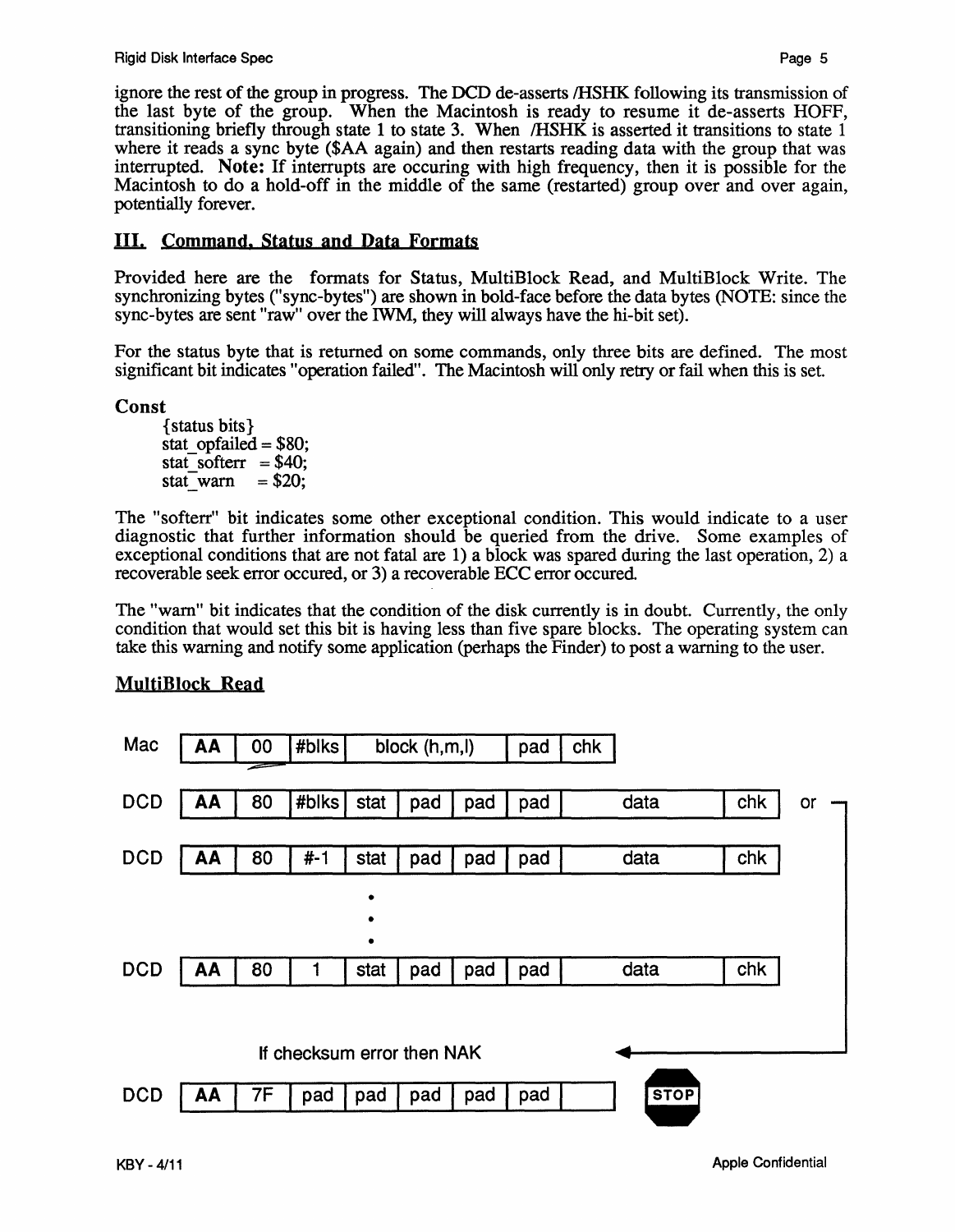Note that the command includes only one byte for the block count. The (possibly multiple) reponses will decrement the sequence #, starting at the number of blocks. For example, if the Macintosh requests 10 blocks, the sequence numbers will go from 10 to 1.<br>Markinhards Waite Waite Markin

| MultiBlock Write/Write-Verify $\sim$ $\infty$ |    |           |                            |          |               |     |     |     |             |     |  |
|-----------------------------------------------|----|-----------|----------------------------|----------|---------------|-----|-----|-----|-------------|-----|--|
| Mac                                           | 96 | 01        | #blks                      |          | block (h,m,l) |     | pad |     | data        | chk |  |
| <b>DCD</b>                                    | AA | 81        | #blks                      | stat     | pad           | pad | pad | chk | or          |     |  |
| Mac                                           | 96 | 41        | $# - 1$                    | pad      | pad           | pad | pad |     | data        | chk |  |
| <b>DCD</b>                                    | AA | 81        | $# - 1$                    | stat     | pad           | pad | pad | chk | or          |     |  |
|                                               |    |           |                            | ٠        |               |     |     |     |             |     |  |
| Mac                                           | 96 | 41        | 1                          | ٠<br>pad | pad           | pad | pad |     | data        | chk |  |
| <b>DCD</b>                                    | AA | 81        | 1                          | stat     | pad           | pad | pad | chk | or          |     |  |
|                                               |    |           |                            |          |               |     |     |     |             |     |  |
|                                               |    |           | If checksum error then NAK |          |               |     |     |     |             |     |  |
| <b>DCD</b>                                    | AA | <b>7F</b> | pad                        | pad      | pad           | pad | pad | chk | <b>STOP</b> |     |  |

In this case, when the block count is greater than 1, the sequence numbers start at one less than the block count and continue down to one this is because the first block (sequence number "count") is included with the command. The first block of data is sent with the command in order to optimize one-block writes, of which there seem to be a lot in the Macintosh.

Note that there are three bytes of padding between the sequence number and the write data when sending more than one block. This is so that the data will line up the same during each write-transmission, which should make it easier for coding.

#### **Status**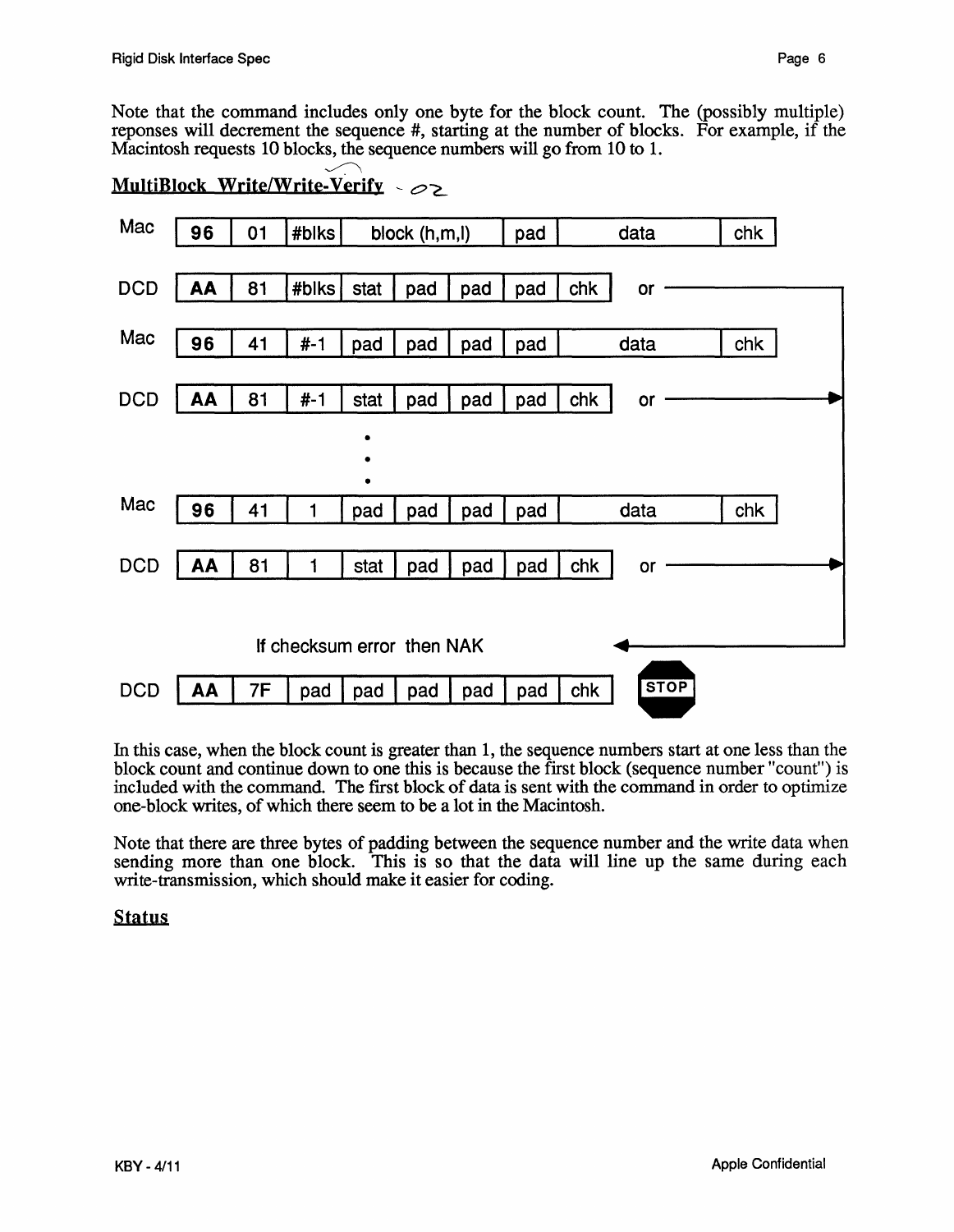

The identity block need be only 288 bytes long, but a total of 532 bytes are still sent. The manufacturer may place any other information in the last 244 bytes. Assuming a truly "packed" structure, the ID block can be defined as follows:

| <b>CONST</b>                            |                              |                                 |                                                       |
|-----------------------------------------|------------------------------|---------------------------------|-------------------------------------------------------|
| { Device Characteristics }              |                              |                                 |                                                       |
| Mountable                               | $=$ \$80;                    | Write protected                 | $= $08;$                                              |
| Readable                                | $= $40;$                     | Icon Included                   | $= $04;$                                              |
| Writable                                | $= $20;$                     | Disk In Place                   | $= $02;$                                              |
| Ejectable                               | $= $10;$                     |                                 |                                                       |
| <b>TYPE</b>                             |                              |                                 |                                                       |
| byte                                    | $= 0.3$ FF:                  |                                 |                                                       |
| threebytes                              | $= 0.0$ \$FFFFFFF;           |                                 |                                                       |
| ID Block = $\boldsymbol{packet}$ record |                              |                                 |                                                       |
| Device Type:                            | word:                        |                                 | { Device type }                                       |
| Device Manuf:                           | word:                        |                                 | $\{$ Device Manufacturer, Apple = 1 $\}$              |
| Device Character:                       | byte;                        |                                 | { Characteristics of device }                         |
| Num Blocks:                             | threebytes;                  |                                 | {Number of blocks on device }                         |
| Num Spares:                             | word:                        |                                 | { Number of spare blocks left }                       |
| Num BadBlocks:                          | word:                        |                                 | {Number of bad blocks currently }                     |
| Manuf Reserved:                         | packed array [0.51] of byte; |                                 | {Reserved for manufacturer info}                      |
| $=$ $ con:$                             |                              | packed array $[0.255]$ of byte; | $\{ \text{Icon} + \text{mask} \text{ for device } \}$ |
| Filler:                                 |                              | packed array [0191] of byte;    | { Filler bytes to make it 512 bytes }                 |
| end;                                    |                              |                                 |                                                       |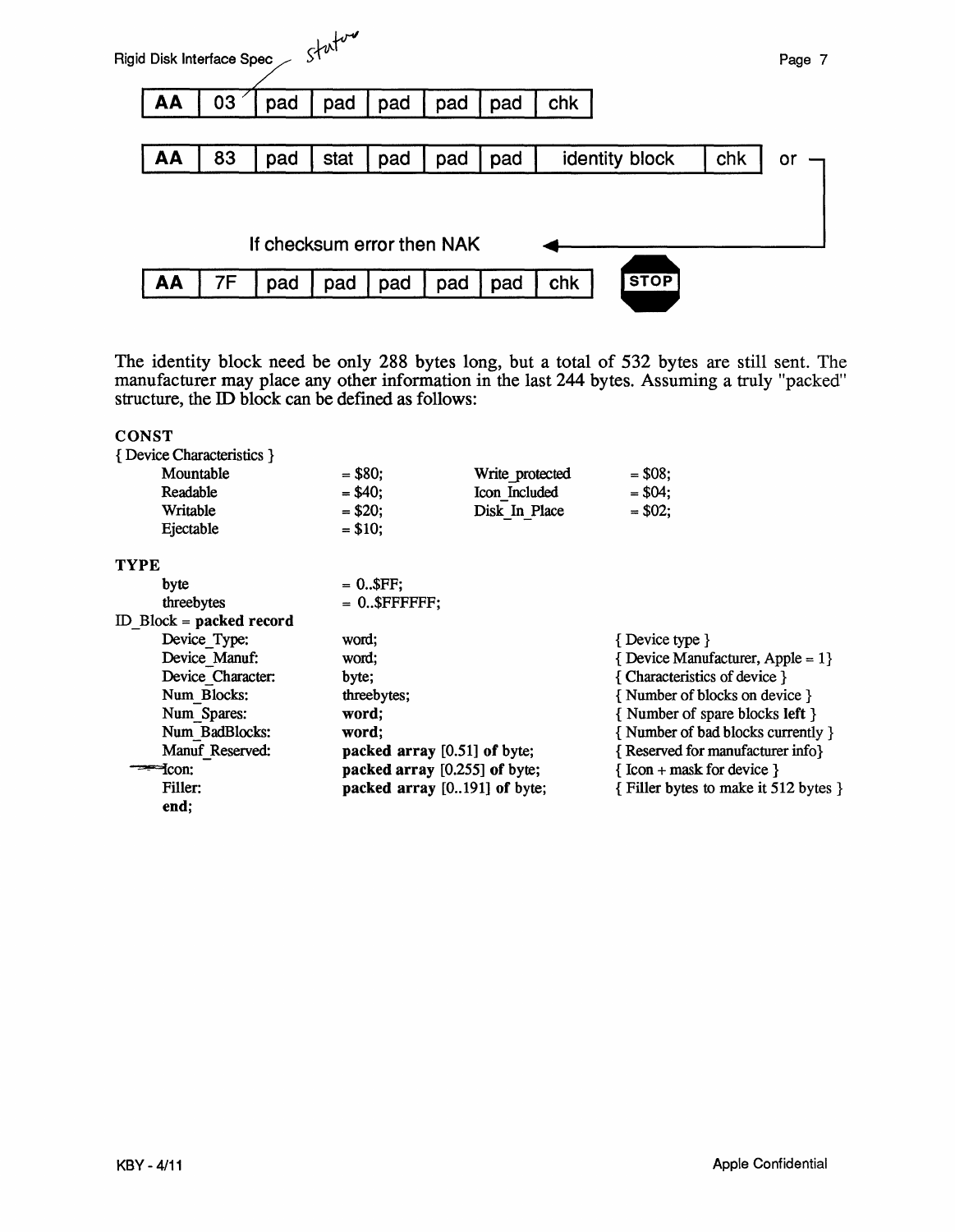# Data Transmission From Drive to Mac



- t0 René will wait forever for Mac to respond to handshake.
- t1 René will send sync within 33us.
- t2 Mac may assert holdoff anywhere in a group. That group will be ignored and will not be included in the checksum.
- t3 René will acknowledge the holdoff immediately after the last byte of the group is sent
- t4 Must be a minimum of 100us. After that, René will wait forever for holdoff to de-assert.
- t5 René will respond to de-assertion of holdoff within 18us after t4.
- t6 Transmission starts with group that was interrupted by holdoff within 34us.
- t7 Data transmission time is dependent on the number of groups sent (8 bytes \* byte time \* number of groups).
- t8 René signals end of transmission within 3us of last byte loaded into IWM. Mac will received it one byte time later.
- t9 René will wait forever for Mac to de-assert.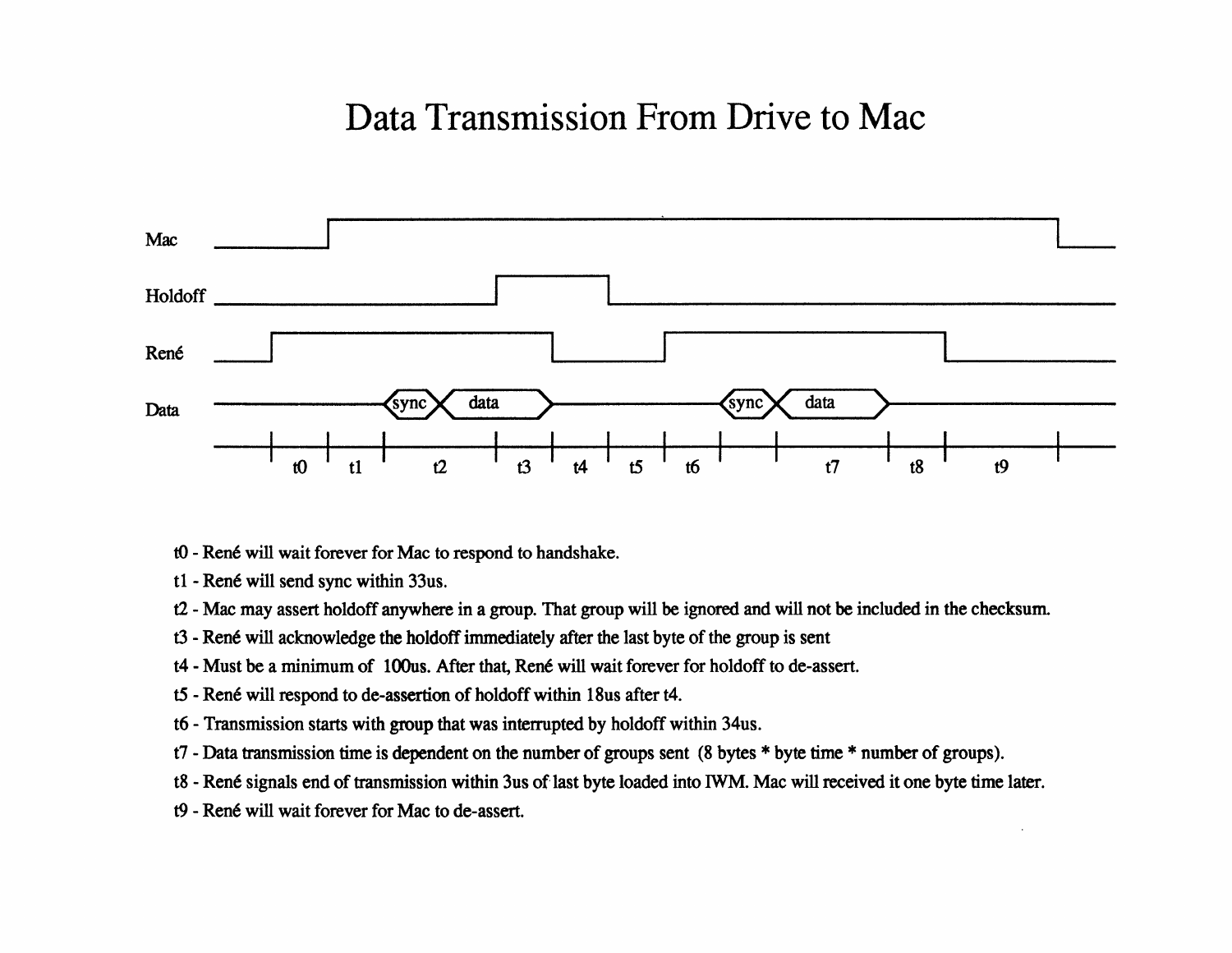# Data Transmission From Mac to Drive



t0 - René normally responds to Mac in 14us, but may take as long as 2 seconds if doing self test.

- t1 René will wait forever for a valid sync byte.
- t2 Mac may assert holdoff anywhere in a group. That group will be ignored and will not be included in the checksum.
- t3 René will acknowledge the holdoff immediately after the last byte of the group is received.
- t4 Must be a minimum of 70us. After that, René will wait forever for holdoff to de-assert.
- t5 René will respond to de-assertion of holdoff within 14us after t4.
- t6 Same as t1. Transmission starts with group that was interrupted by holdoff.
- t7 Data transmission time is dependent on the number of groups sent (8 bytes \* byte time \* number of groups).
- t8 René acknowledges end of transmission within 3us of last byte received.
- t9 René will wait forever for Mac to de-assert.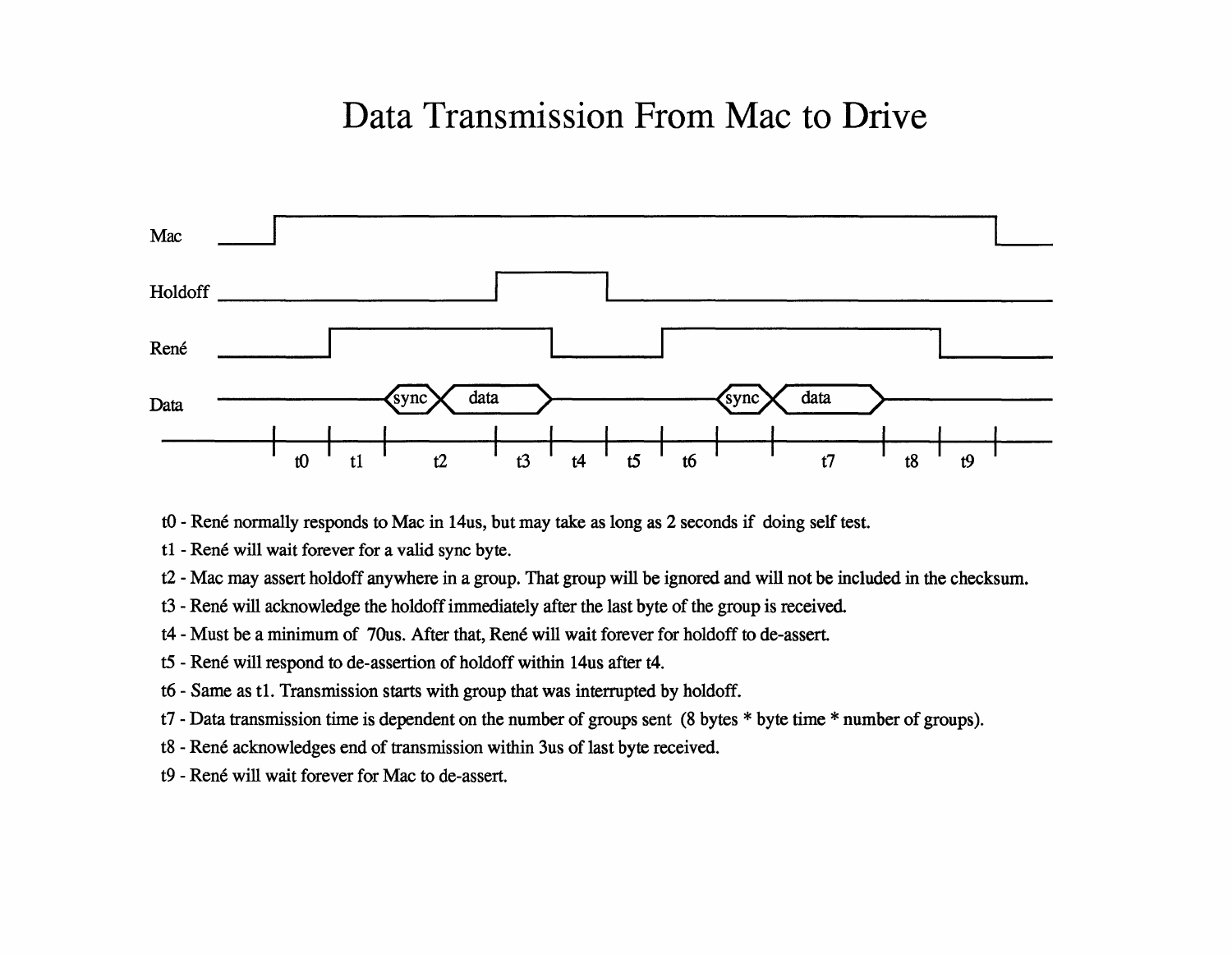# **Rene Command Format**

### Read Commands have the format:



### Write Commands have the format:



| Rspns Stat1 Stat2 Stat3 Stat4 Pad Thk |  |  |  |  |  |  |  |
|---------------------------------------|--|--|--|--|--|--|--|
|---------------------------------------|--|--|--|--|--|--|--|

|  |  |  | Cad - a unique number for each command Rene can do. |  |  |
|--|--|--|-----------------------------------------------------|--|--|
|  |  |  |                                                     |  |  |

Pad  $-$  0-6 bytes used to pad a block out to a multiple of 7 bytes.

Chk - a checksum on the entire block of data being transferred.

Rspns -- command response byte=Cmd+\$80.

Statx -- standard status bytes returned by almost all commands.

## **System Commands:**

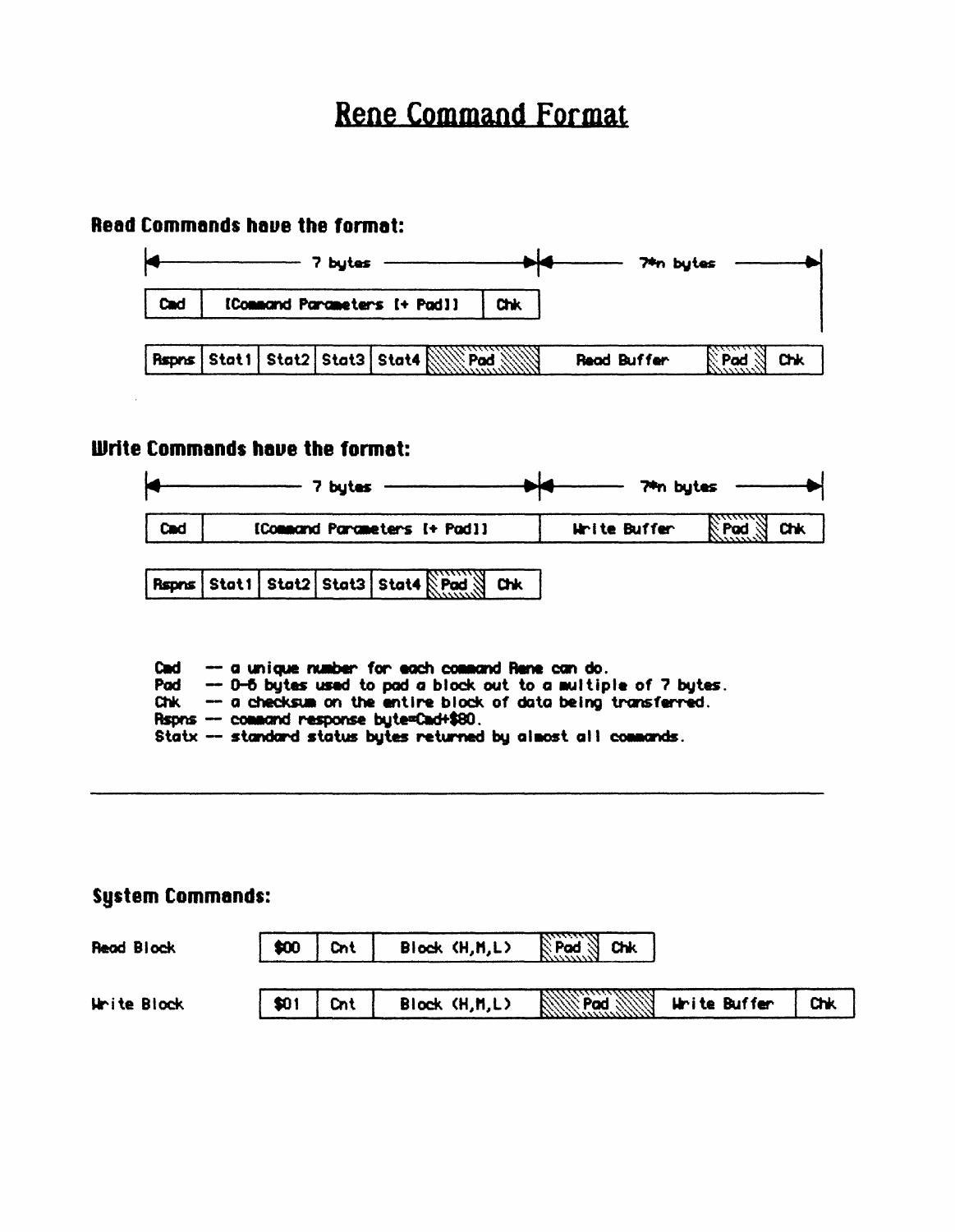### **Diagnostic Commands:**